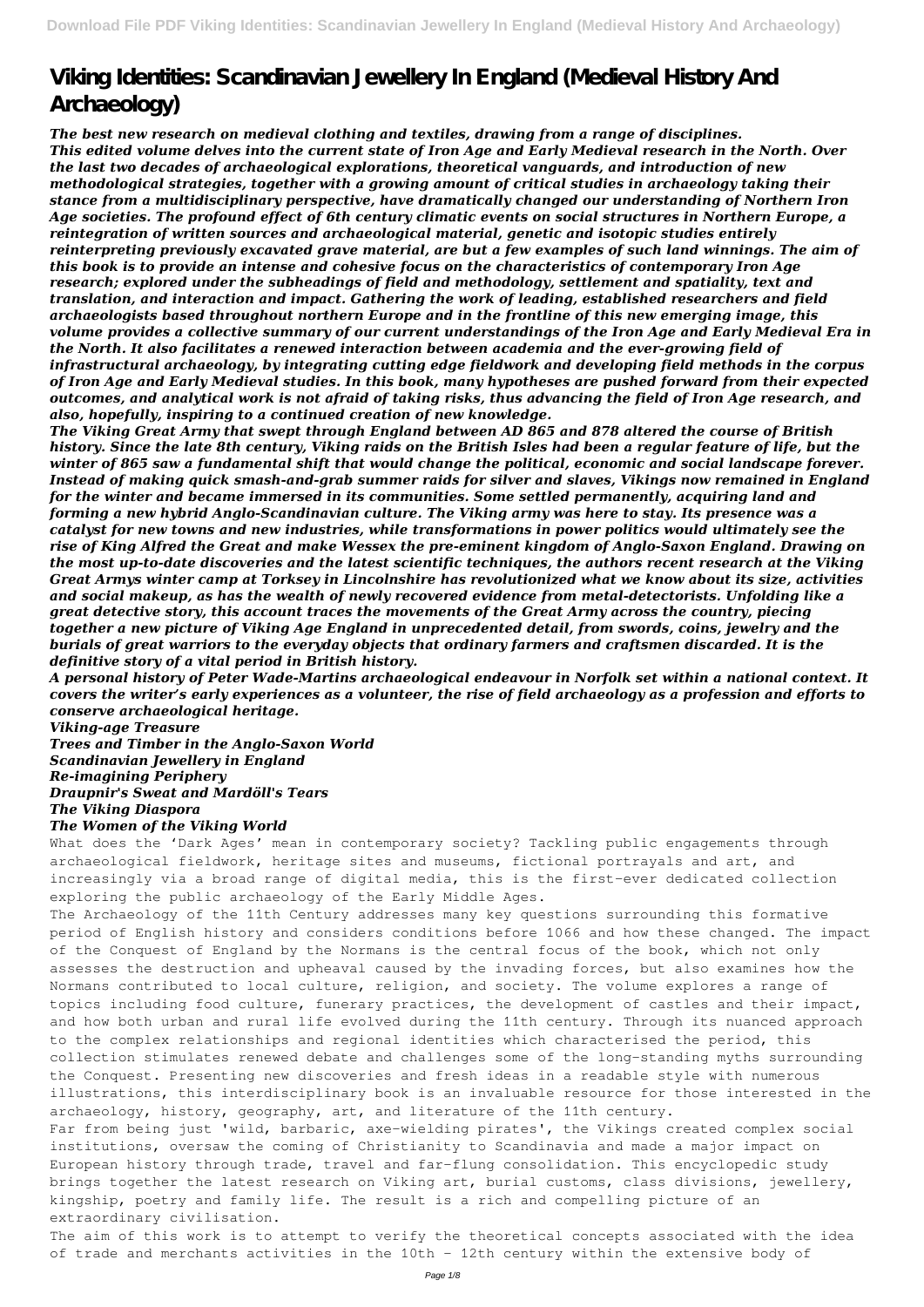written sources available. The main case study is trading within the range of the influence of the Ottonian Empire and Byzantium.

Skates Made of Bone

Crossing Boundaries

Interdisciplinary Approaches to the Art, Material Culture, Language and Literature of the Early Medieval World

Viking-Age Transformations – Volume II

Kingship, Society, and the Church in Anglo-Saxon Yorkshire

The Open Fields of England

Investigating Landscape Change from 1500 BC to AD 1086

While traditional studies of dress and jewellery have tended to focus purely on reconstruction or descriptions of style, chronology and typology, the social context of costume is now a major research area in archaeology. This refocusing is largely a result of the close relationship between dress and three currently popular topics: identity, bodies and material culture. Not only does dress constitute an important means by which people integrate and segregate to form group identities, but interactions between objects and bodies, quintessentially illustrated by dress, can also form the basis of much wider symbolic systems. Consequently, archaeological understandings of clothing shed light on some of the fundamental aspects of society, hence our intentionally unconditional title. Dress and Society illustrates the range of current archaeological approaches to dress using a number of case studies drawn from prehistoric to post-medieval Europe. Individually, each chapter makes a strong contribution in its own field whether through the discussion of new evidence or new approaches to classic material. Presenting the eight papers together creates a strong argument for a theoretically informed and integrated approach to dress as a specific category of archaeological evidence, emphasising that the study of dress not only draws openly on other disciplines, but is also a sub-discipline in its own right. However, rather than delimiting dress to a specialist area of research we seek to promote it as fundamental to any holistic archaeological understanding of past societies.

This volume explores the changes that occurred during the Viking Age, as Scandinavian societies fell in line with the larger forces that dominated the Insular world and Continental Europe, absorbing the powerful symbiosis of Christianity and monarchy, adapting to the idea of royal lineage and supremacy, and developing a buzzing urbanism coupled with large-scale trade networks. Presenting research on the grand context of the Viking Age alongside localised studies, it contributes to the furthering of collaborations between local and 'outsider' research on the Viking Age. Through a diversity of approaches on the Viking homelands and the wider world of the Vikings, it offers studies of a range of phenomena, including urban and rural settlements; continuity in the use of places as well as new types of places specific to the Viking Age; the social significance of change; the construction and maintenance of social identity both within the 'homelands' and across large territories; ethnicity; and ideas of identity and the creation and recreation of identity both at home and abroad. As such, it will appeal to historians and archaeologists with interests in Viking-Age studies, as well as scholars of Scandinavian studies.

How did medieval people define themselves? And how did they balance their identities as individuals with the demands of their communities? Lives, Identities and Histories in the Central Middle Ages intertwines the study of identities with current scholarship to reveal their multi-layered, sometimes contradictory dimensions. Drawing on a wide range of sources, from legal texts to hagiographies and biblical exegesis, and diverse cultural and social approaches, this volume enriches our understanding of medieval people's identities - as defined by themselves and by others, as individuals and as members of groups and communities. It adopts a complex and wide-ranging understanding of what constituted 'identities' beyond family and regional or national belonging, such as social status, gender, age, literacy levels, and displacement. New figures and new concepts of 'identities' thus emerge from the dialogue between the chapters, through an approach based on life-histories, lived experience, ethnogenesis, theories of diaspora, cultural memory and generational change.

This book is a study of communities that drew their identity and livelihood from their relationships with water during a pivotal time in the creation of the social, economic and political landscapes of northern Europe. It focuses on the Baltic, North and Irish Seas in the Viking Age (ad 1050–1200), with a few later examples (such as the Scottish Lordship of the Isles) included to help illuminate less welldocumented earlier centuries. Individual chapters introduce maritime worlds ranging from the Isle of Man to Gotland — while also touching on the relationships between estate centres, towns, landing places and the sea in the more terrestrially oriented societies that surrounded northern Europe's main spheres of maritime interaction. It is predominately an archaeological project, but draws no arbitrary lines between the fields of historical archaeology, history and literature. The volume explores the complex relationships between long-range interconnections and distinctive regional identities that are characteristic of maritime societies, seeking to understand communities that were brought into being by their relationships with the sea and who set waves in motion that altered distant shores. A Life in Norfolk's Archaeology: 1950-2016 Religion, Ritual, and Rulership in the Landscape Medieval Trade in Central Europe, Scandinavia, and the Balkans (10th-12th Centuries) Power, Conquest and Culture in 11th Century Europe The Normans Archaeology and Text in Northern Europe from Iron Age to Viking and Early Medieval Periods A History Viking IdentitiesScandinavian Jewellery in EnglandOxford University Press Silver, Butter, Cloth advances current debates about the nature and complexity of Viking economic systems. It explores how silver and other commodities were used in monetary and social economies across the Scandinavian world of the Viking Age (c. 800-1100 AD) before and alongside the wide scale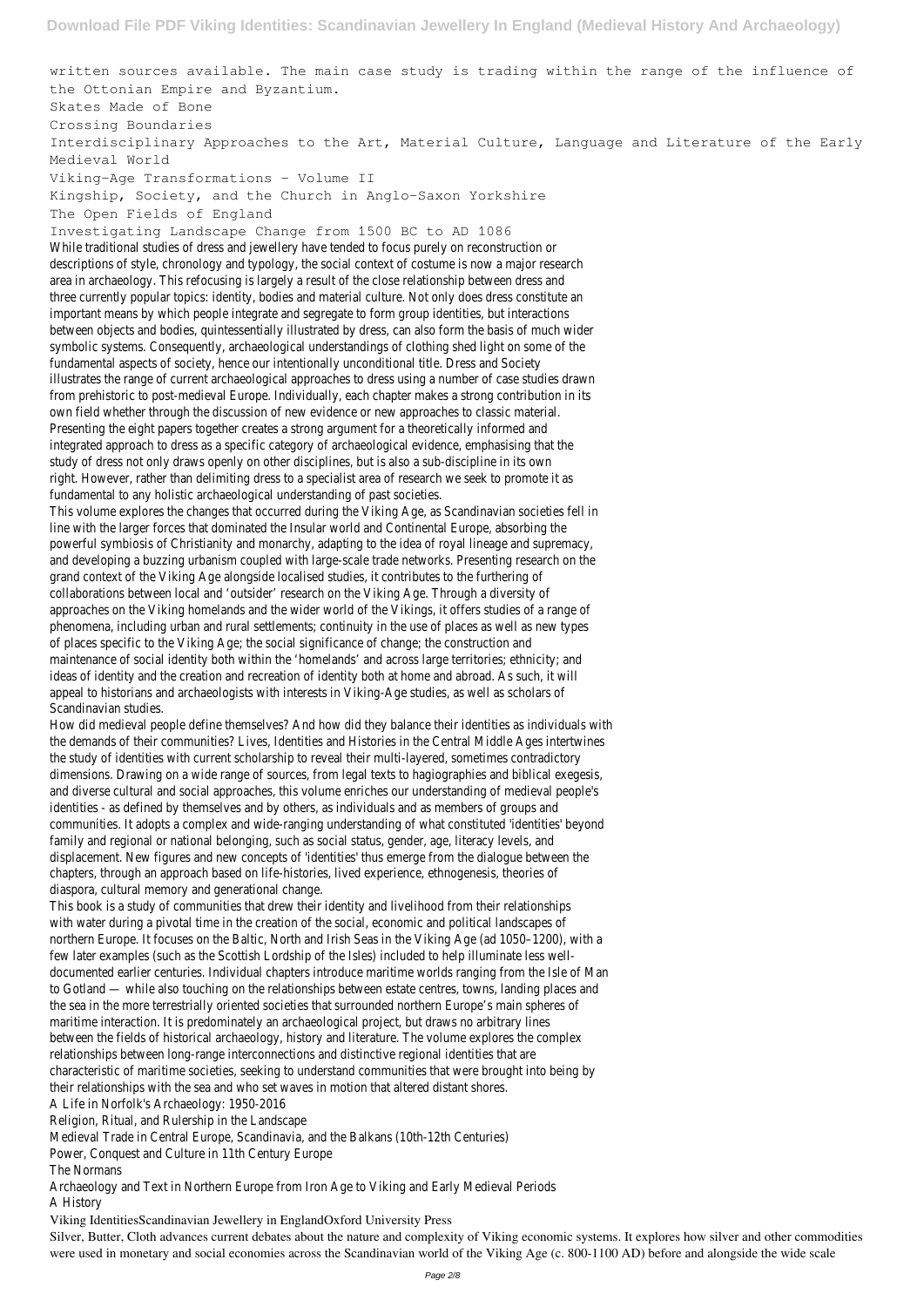introduction of coinage. Taking a multi-disciplinary approach that unites archaeological, numismatic, and metallurgical analyses, Kershaw and Williams examine the uses and sources of silver in both monetary and social transactions, addressing topics such as silver fragmentation, hoarding, and coin production and re-use. Uniquely, it also goes beyond silver, giving the first detailed consideration of the monetary role of butter, cloth, and gold in the Viking economy. Indeed, it is instrumental in developing methodologies to identify such commodity monies in the archaeological record. The use of silver and other commodities within Viking economies is a dynamic field of study, fuelled by important recent discoveries across the Viking world. The 14 contributions to this book, by a truly international group of scholars, draw on newly available archaeological data from eastern Europe, Scandinavia, the North Atlantic, and the British Isles and Ireland, to present the latest original research. Together, they deepen understanding of Viking monetary and social economies and advance new definitions of 'economy', 'currency', and 'value' in the ninth to eleventh centuries.

Items of jewellery in Icelandic society traditionally have been analysed in typological, chronological and technological terms with descriptive approaches to discussing their presence in the archaeological record. Drawing on this research but taking a more anthropological approach, Michele Hayeur Smith looks at jewellery as social symbols and a potential indicator of gender, status and power differences, and of spiritual and religious sentiment. Taking evidence largely from burial contexts dating to between AD 870 and 1000, the results of her study suggest that jewellery was used to differentiate between the sexes, and especially to draw attention to female sexual attributes, and most likely to denote differences in gender and cultural identity. The materials used to produce jewellery, craftsmanship, technology and production are also examined in the later chapters.

This unique collection applies globalization concepts to the discipline of archaeology, using a wide range of global case studies from a group of international specialists. The volume spans from as early as 10,000 cal. BP to the modern era, analysing the relationship between material culture, complex connectivities between communities and groups, and cultural change. Each contributor considers globalization ideas explicitly to explore the socio-cultural connectivities of the past. In considering social practices shared between different historic groups, and also the expression of their respective identities, the papers in this volume illustrate the potential of globalization thinking to bridge the local and global in material culture analysis. The Routledge Handbook of Archaeology and Globalization is the first such volume to take a world archaeology approach, on a multi-period basis, in order to bring together the scope of evidence for the significance of material culture in the processes of globalization. This work thus also provides a means to understand how material culture can be used to assess the impact of global engagement in our contemporary world. As such, it will appeal to archaeologists and historians as well as social science researchers interested in the origins of globalization.

Neighbours and strangers

Danes in Wessex

Trade, Craft and Resources in Western Scandinavia

## Crafts and Social Networks in Viking Towns

Continuities and Transformations

East Anglian Identities from Bede to Ælfric

*The very first collection of essays written about the role of trees in early medieval England, bringing together established specialists and new voices to present an interdisciplinary insight into the complex relationship between the early English and their woodlands.*

*\_\_\_\_\_\_\_\_\_\_\_\_\_\_\_\_\_\_ THE SUNDAY TIMES BESTSELLER 'A deep dive into one of the murkiest periods of our national history ... Splendid' DAN JONES, Sunday Times 'Beautifully written, incredibly accessible and deeply researched' JAMES O'BRIEN 'An absolute masterpiece' DAN SNOW 'Illuminates England's weird and wonderful early history with erudition and wit' IAN HISLOP \_\_\_\_\_\_\_\_\_\_\_\_\_\_\_\_\_\_ Sixteen hundred years ago Britain left the Roman Empire and swiftly fell into ruin. Grand cities and luxurious villas were deserted and left to crumble, and civil society collapsed into chaos. Into this violent and unstable world came foreign invaders from across the sea, and established themselves as its new masters. The Anglo-Saxons traces the turbulent history of these people across the next six centuries. It explains how their earliest rulers fought relentlessly against each other for glory and supremacy, and then were almost destroyed by the onslaught of the Vikings. It explores how they abandoned their old gods for Christianity, established hundreds of churches and created dazzlingly intricate works of art. It charts the revival of towns and trade, and the origins of a familiar landscape of shires, boroughs and bishoprics. It is a tale of famous figures like King Offa, Alfred the Great and Edward the Confessor, but also features a host of lesser known characters - ambitious queens, revolutionary saints, intolerant monks and grasping nobles. Through their remarkable careers we see how a new society, a new culture and a single unified nation came into being. Drawing on a vast range of original evidence chronicles, letters, archaeology and artefacts - renowned historian Marc Morris illuminates a period of history that is only dimly understood, separates the truth from the legend, and tells the extraordinary story of how the foundations of England were laid. \_\_\_\_\_\_\_\_\_\_\_\_\_\_\_\_\_\_ 'A rich trove of ancient wonders' IAN MORTIMER 'A fascinating journey into the world of Anglo-Saxon Britain' THE TIMES, Best Books to Read for Summer 'A much-needed book - accessible, eminently readable ... It's a gripping story, beautifully told' BERNARD CORNWELL, author of The Last Kingdom 'This is top-notch narrative history ... A big gold bar of delight' SPECTATOR 'A vivid, sharply drawn story of seven centuries of profound*

*political change ... Superbly clear and evocative' THOMAS PENN 'A thorough and accessible account of this important period' FINANCIAL TIMES 'Morris guides the reader with aplomb ... Rounded and nuanced' LITERARY REVIEW '[A] compelling narrative of this turbulent time' NEW STATESMAN 'Enter the world of The Dig with Marc Morris's The Anglo-Saxons' SUNDAY TELEGRAPH*

*Interdisciplinary studies are increasingly widely recognised as being among the most fruitful approaches to generating original perspectives on the medieval past. In this major collection of 27 papers, contributors transcend traditional disciplinary boundaries to offer new approaches to a number of themes ranging in time from late antiquity to the high Middle Ages. The main focus is on material culture, but also includes insights into the compositional techniques of Bede and the Beowulf-poet, and the strategies adopted by anonymous scribes to record information in unfamiliar languages. Contributors offer fresh insights into some of the most iconic survivals from the period, from the wooden doors of Sta Sabina in Rome to the Ruthwell Cross, and from St Cuthbert's coffin to the design of its final resting place, the Romanesque cathedral at Durham. Important thematic surveys reveal early medieval Welsh and Pictish carvers interacting with the political and intellectual concerns of the wider Insular and continental world. Other contributors consider what it is to be Viking, revealing how radically present perceptions shape our understanding of the past, how recent archaeological work reveals the inadequacy of the traditional categorisation of the Vikings as 'incomers', and how recontextualising*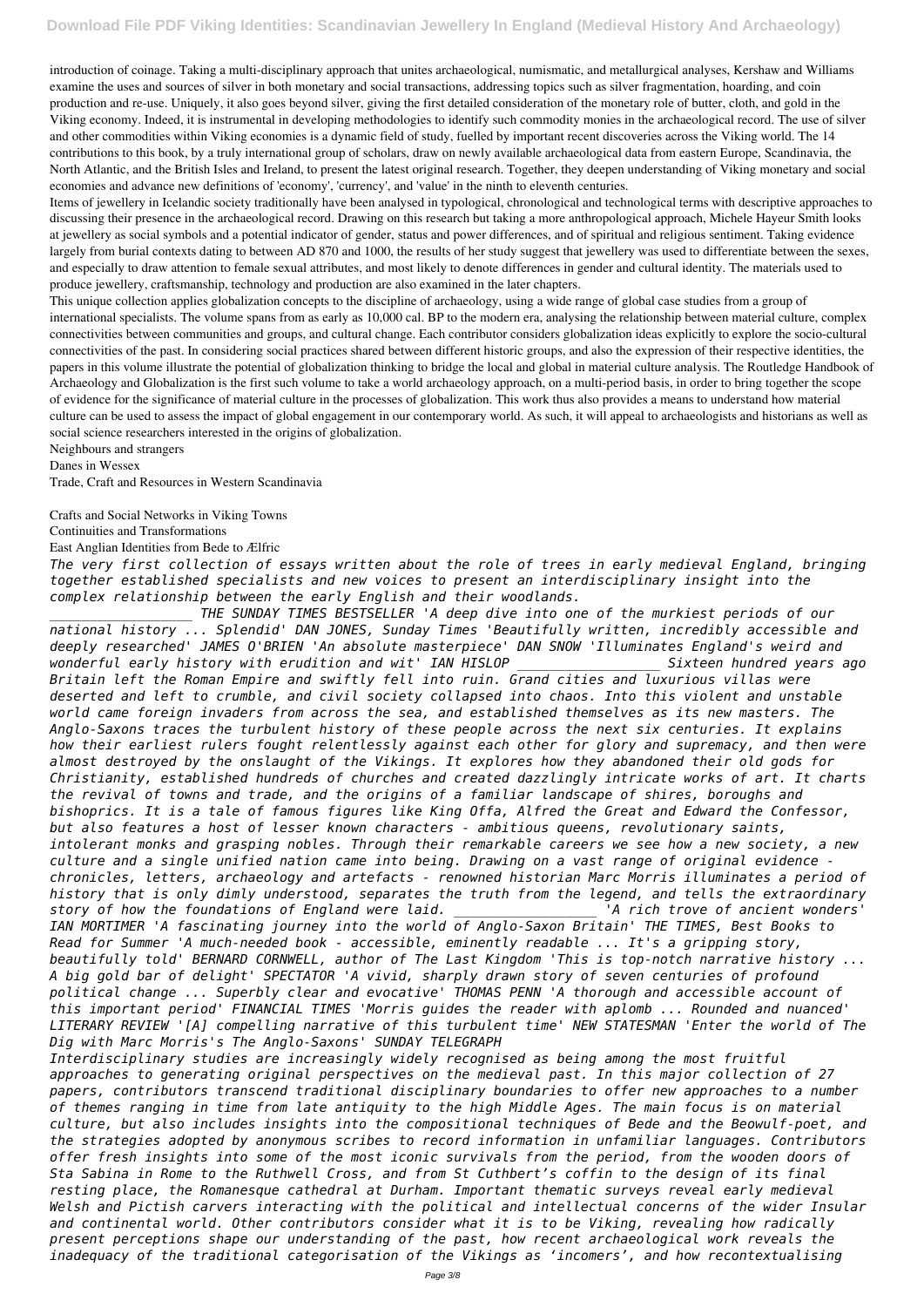*Viking material culture can lead to unexpected insights into famous historical episodes such as King Edgar's boat trip on the Dee. Recent landmark finds, notably the runic-inscribed Saltfleetby spindle whorl and the sword pommel from Beckley, are also published here for the first time in comprehensive analyses which will remain the fundamental discussions of these spectacular objects for many years to come.This book will be indispensable reading for everyone interested in medieval culture. The Viking Diaspora presents the early medieval migrations of people, language and culture from mainland Scandinavia to new homes in the British Isles, the North Atlantic, the Baltic and the East as a form of 'diaspora'. It discusses the ways in which migrants from Russia in the east to Greenland in the west were conscious of being connected not only to the people and traditions of their homelands, but also to other migrants of Scandinavian origin in many other locations. Rather than the movements of armies, this book concentrates on the movements of people and the shared heritage and culture that connected them. This on-going contact throughout half a millennium can be traced in the laws, literatures, material culture and even environment of the various regions of the Viking diaspora. Judith Jesch considers all of these connections, and highlights in detail significant forms of cultural contact including gender, beliefs and identities. Beginning with an overview of Vikings and the Viking Age, the nature of the evidence available, and a full exploration of the concept of 'diaspora', the book then provides a detailed demonstration of the appropriateness of the term to the world peopled by Scandinavians. This book is the first to explain Scandinavian expansion using this model, and presents the Viking Age in a new and exciting way for students of Vikings and medieval history.*

*Angles on a Kingdom*

*Medieval Clothing and Textiles*

*Monetary and Social Economies in the Viking Age*

*Maritime Societies of the Viking and Medieval World*

*Anglo-Saxon Farms and Farming*

*Archaeology in an arable landscape*

*Lives, Identities and Histories in the Central Middle Ages*

*Surveys the jewellery worn by women in Scandinavian-settled areas of England in the Viking period. Describes and illustrates these dress fittings, many of which have only recently been found. Reveals the extent and nature of female participation in the Viking expansion, which is traditionally viewed as a largely masculine affair.*

*Angles on a Kingdom analyses changing attitudes towards East Anglia within early medieval England as revealed in several important literary texts.*

*This volume examines workshop waste and discusses the craftspeople in the Viking town of Kaupang including their activities, crafted products, raw materials, skills and networks. The study focuses on artefacts used in non-ferrous metalworking: crucibles, moulds, matrix dies, tuyeres and a unique collection of lead models.The tools and the waste material provide a completely new understanding of the craftspeople who were working with gold, silver, copper alloys, lead and tin. These metalworkers mastered many different materials and techniques; indeed, they were well-informed, well-trained and skillful, and manufactured a range of different items for women and men. There is every reason to believe that visitors and residents perceived the non-ferrous metalworking as a defining feature of the Viking-period town. The combination of excavations and surface surveys has produced a broad and diverse collection of material very similar to finds in different Viking-period towns in Scandinavia including Ribe, Birka and Hedeby. The finds show that Kaupang was an important centre for the production of jewelry, and the craftsmen appear to have had access to a range of high quality raw materials including brass and kaolin clay. Their activity can be traced from the earliest layers of the beginning of the 9th Century to the early 10th Century. Altogether, the production waste from Kaupang illustrates how a range of different social groups were involved in the process of forging an urban identity. A TIMES BOOK OF THE YEAR 2020 'As brilliant a history of the Vikings as one could possibly hope to read' Tom Holland The 'Viking Age' is traditionally held to begin in June 793 when Scandinavian raiders attacked the monastery of Lindisfarne in Northumbria, and to end in September 1066, when King Harald Hardrada of Norway died leading the charge against the English line at the Battle of Stamford Bridge. This book, the most wide-ranging and comprehensive assessment of the current state of our knowledge, takes a refreshingly different view. It shows that the Viking expansion began generations before the Lindisfarne raid, and traces Scandinavian history back centuries further to see how these people came to be who they were. The narrative ranges across the whole of the Viking diaspora, from Vinland on the*

*eastern American seaboard to Constantinople and Uzbekistan, with contacts as far away as China. Based on*

*the latest archaeology, it explores the complex origins of the Viking phenomenon and traces the seismic shifts in Scandinavian society that resulted from an economy geared to maritime war. Some of its most striking discoveries include the central role of slavery in Viking life and trade, and the previously unsuspected pirate communities and family migrations that were part of the Viking 'armies' - not least in England. Especially, Neil Price takes us inside the Norse mind and spirit-world, and across their borders of identity and gender, to reveal startlingly different Vikings to the barbarian marauders of stereotype. He cuts through centuries of received wisdom to try to see the Vikings as they saw themselves - descendants of the first human couple, the Children of Ash and Elm. Healso reminds us of the simultaneous familiarity and strangeness of the past, of how much we cannot know, alongside the discoveries that change the landscape of our understanding. This is an eye-opening and surprisingly moving book.*

*The Viking Great Army and the Making of England Viking-Age Transformations Non-ferrous Metalworkers in Viking-period Kaupang Into the Melting Pot Vikings Across Boundaries Contributions from Archaeology*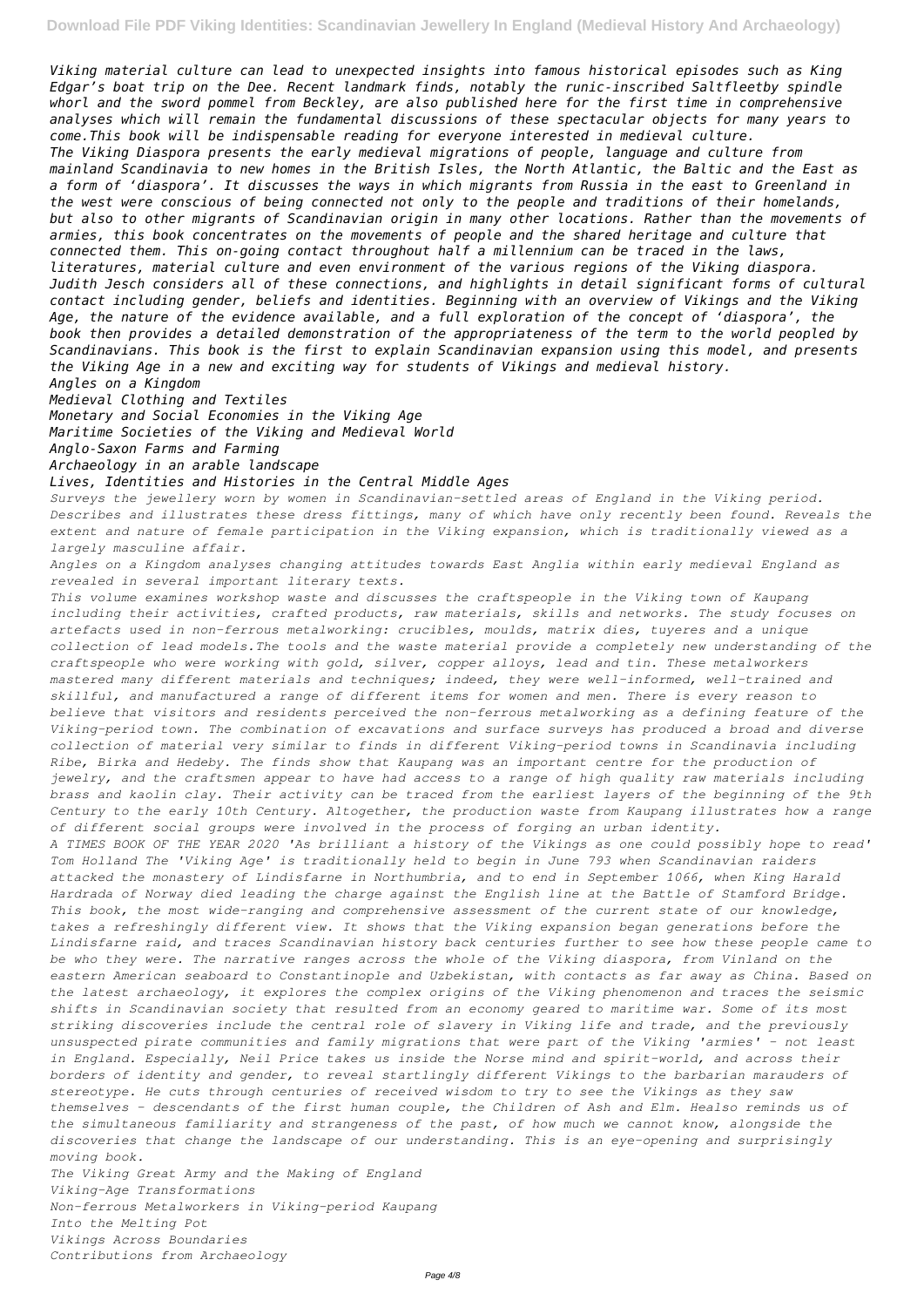## *A History of the Vikings*

A radical rethinking of the Anglo-Saxon world that draws on the latest archaeological discoveries This beautifully illustrated book draws on the latest archaeological discoveries to present a radical reappraisal of the Anglo-Saxon built environment and its inhabitants. John Blair, one of the world's leading experts on this transformative era in England's early history, explains the origins of towns, manor houses, and castles in a completely new way, and sheds new light on the important functions of buildings and settlements in shaping people's lives during the age of the Venerable Bede and King Alfred. Building Anglo-Saxon England demonstrates how hundreds of recent excavations enable us to grasp for the first time how regionally diverse the built environment of the Anglo-Saxons truly was. Blair identifies a zone of eastern England with access to the North Sea whose economy, prosperity, and timber buildings had more in common with the Low Countries and Scandinavia than the rest of England. The origins of villages and their field systems emerge with a new clarity, as does the royal administrative organization of the kingdom of Mercia, which dominated central England for two centuries. Featuring a wealth of color illustrations throughout, Building Anglo-Saxon England explores how the natural landscape was modified to accommodate human activity, and how many settlements--secular and religious—were laid out with geometrical precision by specialist surveyors. The book also shows how the Anglo-Saxon love of elegant and intricate decoration is reflected in the construction of the living environment, which in some ways was more sophisticated than it would become after the Norman Conquest. Ice skates made from animal bones were used in Europe for millennia before metal-bladed skates were invented. Archaeological sites have yielded thousands of examples, some of them dating to the Bronze Age. They are often mentioned in popular books on the Vikings and sometimes appear in children's literature. Even after metal skates became the norm, people in rural areas continued to use bone skates into the early 1970s. Today, bone skates help scientists and re-enactors understand migrations and interactions among ancient peoples. This book explains how to make and use them and chronicles their history, from their likely invention in the Eurasian steppes to their disappearance in the modern era.

Highlighting the latest archaeological evidence, Julian Richards reveals the whole Viking world: their history, society and culture, and their expansion overseas for trade, colonization, and plunder.

Based on The English Landscapes and Identities project, this volume synthesises major available data sources of English archaeology to provide the first comprehensive account of the English landscape over a 2500-year period, as well as a celebration of centuries of archaeological work that has transformed our understanding of England's past. Perceptions of the Prehistoric in Anglo-Saxon England

The Scandinavian Impact on Southern England, c. 800 $\Gamma$ c. 1100

Dress and Society

GALLOWAY HOARD

English Landscapes and Identities

Personal Adornment and the Construction of Identity

Local societies in early medieval Europe

**Inspired by studies of Carolingian Europe, Kingship, Society and the Church in Anglo-Saxon Yorkshire argues that the social strategies of local kin-groups drove conversion to Christianity and church building in Yorkshire from 400-1066 AD. It challenges the emphasis that has been placed on the role and agency of Anglo-Saxon kings in conversion and church building. It moves forward the debate surrounding the 'minster hypothesis' through aninter-disciplinary case study.The kingdom of the Deirans stretched from the Humber to the Tees and the North Sea to the Pennines between 600 and 867. The Scandinavian kings at York probably established anadministration for much of this area between 867 and 954. The West Saxon kings incorporated it into an English kingdom between 954 and 1066 and established the 'shire' from which the name Yorkshire derives.Members of Deiran kin-groups faced uncertainties that predisposed them to consider conversion as a social strategy. Their decision to convert produced a new social fraction - the 'ecclesiastical aristocracy' - with a distinctive but fragile identity. The 'ecclesiasticalaristocracy' transformed kingship, established a network of religious communities, and engaged in the conversion of the laity. The social and political instabilities produced by conversion along withthe fragility of ecclesiastical identity resulted in the expropriation and re-organization of many religious communities. Nevertheless, the Scandinavian and West Saxon kings and their nobles allied with wealthy and influential archbishops of York, and there is evidence for the survival, revival, or foundation of religious communities as well as the establishment of local churches. The Open Fields of England describes the open-field system of agriculture that operated in Medieval England before the establishment of present-day farms surrounded by hedges or walls. The volume encompasses a wide range of primary data not previously assembled, to which are added the results of new research based upon a fifty-year study of open-field remains and their related documents. The whole of England is examined, describing eight different kinds of field-system that have been identified, and relating them to their associated land-use and settlement. Details of field structure are explained, such as the demesne, the lord's land, and the tenants' holdings, as well as tenurial arrangements and farming methods. Previous explanations of open-field origins and possible antecedents to medieval fields are**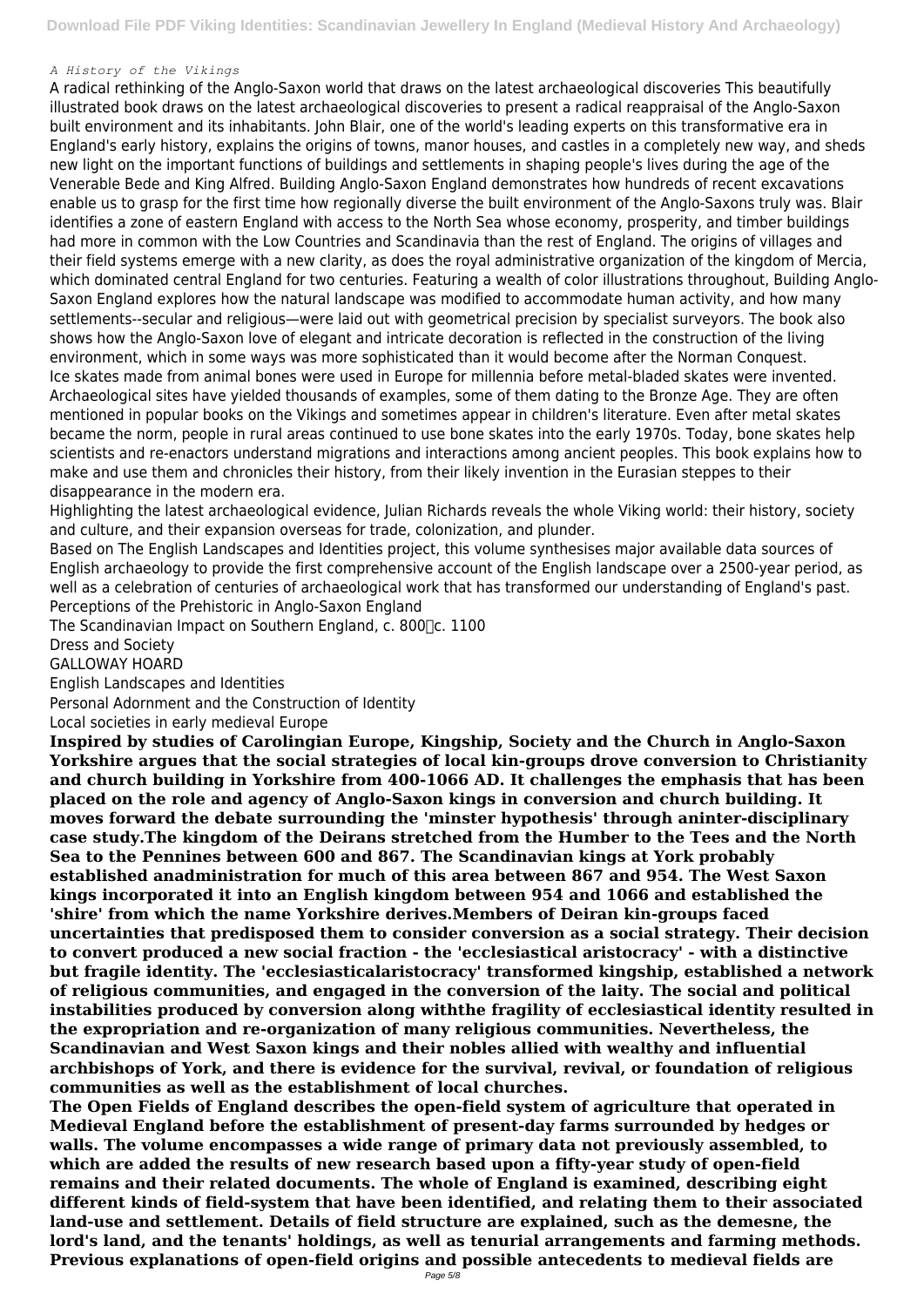**discussed. Various types of archaeological and historical evidence relating to Saxon-period settlements and fields are presented, followed by the development of a new theory to explain the lay-out and planned nature of many field systems found in the central belt of England. Of particular interest is the Gazetteer, which is organized by historic counties. Each county has a summary of its fields, including tabulated data and sources for future research, touching on the demesne, yardland size, work-service, assarts, and physical remains of ridge and furrow. The Gazetteer acts as a national hand-list of field systems, opening the subject up to further research and essential to scholars of medieval agriculture.**

**Farming was the basis of the wealth that made England worth invading, twice, in the eleventh century, while trade and manufacturing were insignificant by modern standards. In Anglo-Saxon Farms and Farming, the authors employ a wide range of evidence to investigate how Anglo-Saxon farmers produced the food and other agricultural products that sustained English economy, society, and culture before the Norman Conquest. The first part of the volume draws on written and pictorial sources, archaeology, place-names, and the history of the English language to discover what crops and livestock people raised, and what tools and techniques were used to produce them. In part two, using a series of landscape studies - place-names, maps, and the landscape itself, the authors explore how these techniques might have been combined into working agricultural regimes in different parts of the country. A picture emerges of an agriculture that changed from an essentially prehistoric state in the sub-Roman period to what was recognisably the beginning of a tradition that only ended with the Second World War. Anglo-Saxon farming was not only sustainable, but infinitely adaptable to different soils and geology, and to a climate changing as unpredictably as it is today.**

**This book explores social cohesion in rural settlements in western Europe from 700–1050, asking to what extent settlements, or districts, constituted units of social organisation. It focuses on the interactions, interconnections and networks of people who lived side by side – neighbours. Drawing evidence from most of the current western European countries, the book plots and interrogates the very different practices of this wide range of regions in a systematically comparative framework. It considers the variety of local responses to the supralocal agents of landlords and rulers and the impact, such as it was, of those agents on the small-scale residential group. It also assesses the impact on local societies of the values, instructions and demands of the wider literate world of Christianity, as delivered by local priests.**

**The Routledge Handbook of Archaeology and Globalization A Global Archaeological Perspective Digging into the Dark Ages The Archaeology of the 11th Century The Children of Ash and Elm Valkyrie**

## **A Viking Market Kingdom in Ireland and Britain**

Represents an unparalleled exploration of the place of prehistoric monuments in the Anglo-Saxon psyche, and examines how Anglo-Saxon communities perceived and used these monuments during the period AD 400-1100. Crafting Communities explores the interface between craft, communication networks, and urbanization in Viking-age Northern Europe. Viking-period towns were the hubs of cross-cultural communication of their age, and innovations in specialized crafts provide archaeologists with some of the best evidence for studying this communication. The integrated results presented in these papers have been made possible through the sustained collaboration of a group of experts with complementary insights into individual crafts. Results emerge from recent scholarly advances in the study of artifacts and production: first, the application of new analytical techniques in artifact studies (e.g. metallographic, isotopic, and biomolecular techniques) and second, the shifted in interpretative focus of medieval artifact studies from a concern with object function to considerations of processes of production, and of the social agency of technology. Furthermore, the introduction of social network theory and actor-network theory has redirected attention toward the process of communication, and highlighted the significance of material culture in the learning and transmission of cultural knowledge, including technology. The volume brings together leading UK and Scandinavian archaeological specialists to explore crafted products and workshop-assemblages from these towns, in order to clarify how such long-range communication worked in pre-modern Northern Europe. Contributors assess the implications for our understanding of early towns and the long-term societal change catalysed by them, including the initial steps towards commercial economies. Results are analyzed in relation to social network theory, social and economic history, and models of communication, setting an agenda for further research. Crafting Communities provides a landmark statement on our knowledge of Viking-Age craft and communication There have been many studies of the Scandinavians in Britain, but this is the first collection of essays to be devoted solely to their engagement with Wessex. New work on the early Middle Ages, not least the excavations of mass graves associated with the Viking Age in Dorset and Oxford, drew attention to the gaps in our understanding of the wider impact of Scandinavians in areas of Britain not traditionally associated with them. Here, a multidisciplinary and interdisciplinary approach to the problems of their study is presented. While there may not have been the same Page 6/8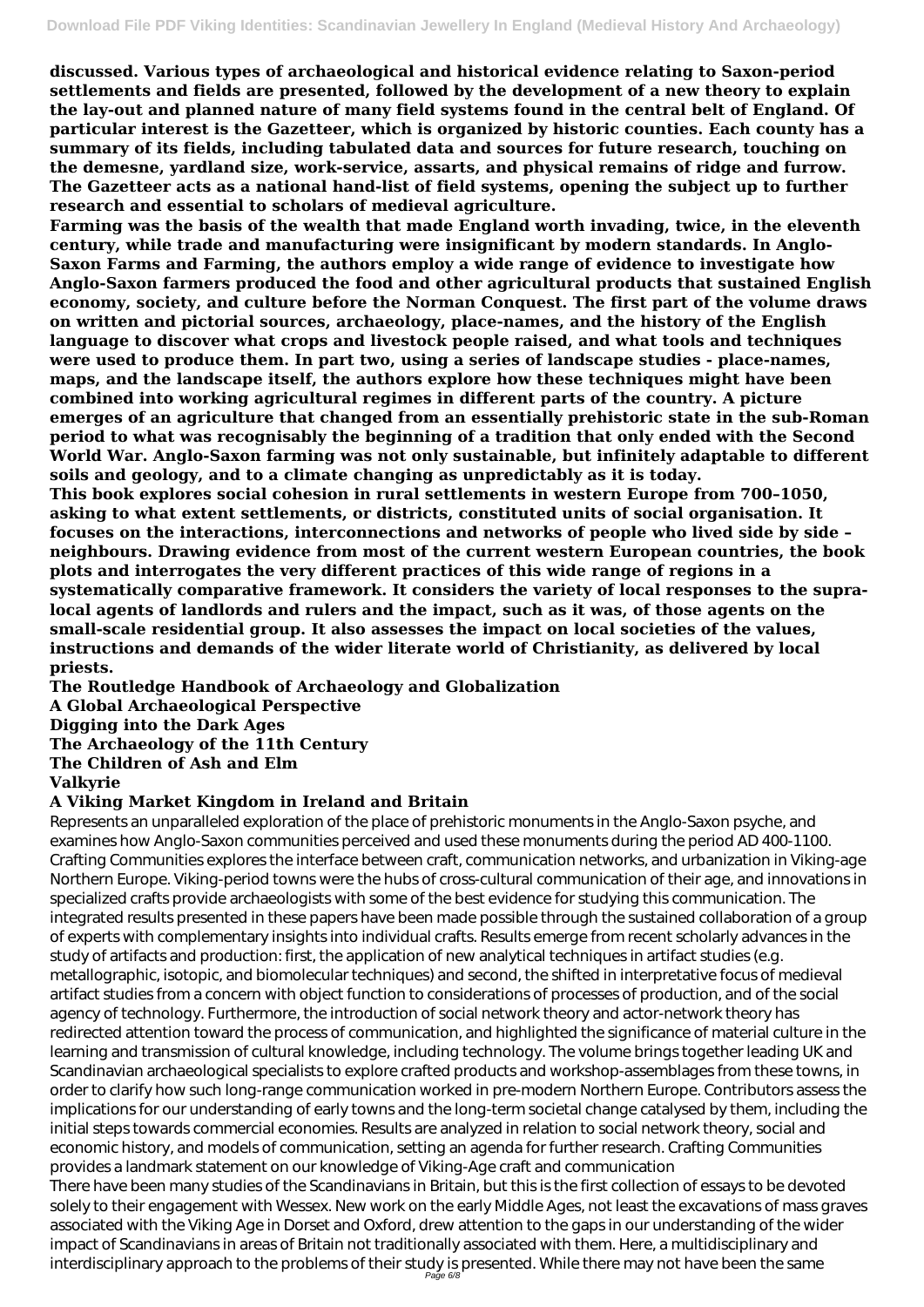degree of impact, discernible particularly in place-names and archaeology, as in those areas of Britain which had substantial influxes of Scandinavian settlers, Wessex was a major theater of the Viking wars in the reigns of Alfred and Æthelred Unræd. Two major topics, the Viking wars and the Danish landowning elite, figure strongly in this collection but are shown not to be the sole reasons for the presence of Danes, or items associated with them, in Wessex. Multidisciplinary approaches evoke Vikings and Danes not just through the written record, but through their impact on real and imaginary landscapes and via the objects they owned or produced. The papers raise wider questions too, such as when did aggressive Vikings morph into more acceptable Danes, and what issues of identity were there for natives and incomers in a province whose founders were believed to have also come from North Sea areas, if not from parts of Denmark itself? Readers can continue for themselves aspects of these broader debates that will be stimulated by this fascinating and significant series of studies by both established scholars and new researchers. Viking-Age trade, network theory, silver economies, kingdom formation, and the Scandinavian raiding and settlement of Ireland and Britain are all popular subjects. However, few have looked for possible connections between these phenomena, something this book suggests were closely related. By allying Blomkvist' snetwork-kingdoms with Sindbæk' snodal market-networks, it is argued that the political and economic character of Viking-Age Britain and Ireland – my 'Insular Scandinavia' – is best understood if Dublin and Jórvík are seen as being established as nodes of a market-based network-kingdom. Based on a dataset relating to the then developing bullion economies of the central and eastern Scandinavian worlds and southern Scandinavia in particular, it is argued that war-band leaders from, or familiar with, 'Danish' markets like Hedeby and Kaupang transposed to Insular Scandinavia the concept of polities based on establishment of markets and the protection of routeways between them. Using this book, readers can think of interlinked Dublin and Great Army elites creating an Insular version of a Danish-style nodal market kingdom based on commerce and silver currencies. A Viking Market Kingdom in Ireland and Britain will help specialist researchers and students of Viking archaeology make connections between southern Scandinavia and the market economy of the Uí Ímair (' descendants of Ívarr') operating out of the twin nodes of Dublin and Jórvík via the initial establishment of Hiberno-Scandinavian longphuirt and the related winter-camps of the Viking Great Army. Silver, Butter, Cloth

The Vikings

Trade Networks and the Importation of a Southern Scandinavian Silver Bullion Economy

The Anglo-Saxons

Viking Identities

An Archaeology of Jewellery, Gender and Identity in Viking Age Iceland

Building Anglo-Saxon England

A bold new history of the rise and expansion of the Norman Dynasty across Europe from Byzantium to England In the eleventh century the climate was improving, population was growing, and people were on the move. The Norman dynasty ranged across Europe, led by men who achieved lasting fame like William the Conqueror and Robert Guiscard. These figures cultivated an image of unstoppable Norman success and their victories make for a great story, but how much of it is true? In this insightful history, Judith Green challenges old certainties and explores the reality of Norman life across the continent. There were many soldiers of fortune, but their successes were down to timing, good luck, and ruthless leadership. Green shows the Normans' profound impact, from drastic change in England to laying the foundations for unification in Sicily, to their contribution to the First Crusade. Going beyond the familiar, she looks at personal dynastic relationships and the important part women played in what at first sight seems a resolutely masculine world.

Valkyries: the female supernatural beings that choose who dies and who lives on the battlefield. They protect some, but guide spears, arrows and sword blades into the bodies of others. Viking myths about valkyries attempt to elevate the banality of war – to make the pain and suffering, the lost limbs and deformities, the piles of lifeless bodies of young men, glorious and worthwhile. Rather than their death being futile, it is their destiny and good fortune, determined by divine beings. The women in these stories take full part in the power struggles and upheavals in their communities, for better or worse. Drawing on the latest historical and archaeological evidence, Valkyrie introduces readers to the dramatic and fascinating texts recorded in medieval Iceland, a culture able to imagine women in all kinds of roles carrying power, not just in this world, but pulling the strings in the other-world, too. In the process, this fascinating book uncovers the reality behind the myths and legends to reveal the dynamic, diverse lives of Viking women.

Objects of adornment have been a subject of archaeological, historical, and ethnographic study for well over a century. Within archaeology, personal ornaments have traditionally been viewed as decorative embellishments associated with status and wealth, materializations of power relations and social strategies, or markers of underlying social categories such as those related to gender, class, and ethnic affiliation. Personal Adornment and the Construction of Identity seeks to understand these artefacts not as signals of steady, pre-existing cultural units and relations, but as important components in the active and contingent constitution of identities. Drawing on contemporary scholarship on materiality and relationality in archaeological and social theory, this book uses one genre of material culture - items of bodily adornment - to illustrate how humans and objects construct one another. Providing case studies spanning 10 countries, three continents, and more than 9,000 years of human history, the authors demonstrate the myriad and dynamic ways personal ornaments were intertwined with embodied practice and identity performativity, the creation and remaking of social memories, and relational collections of persons, materials, and practices in the past. The authors' careful analyses of production methods and composition, curation/heirlooming and reworking, decorative attributes and iconography, position within assemblages, and depositional context illuminate the varied material and relational axes along which objects of adornment contained social value and meaning. When paired with the broad temporal and geographic scope collectively represented by these studies, we gain a deeper appreciation for the subtle but vital roles these items played in human lives. The Viking Age was a period of profound change in Scandinavia. As kingdoms were established, Christianity became the encompassing ideological and cosmological framework and towns were formed. This book examines a central backdrop to these changes: the economic transformation of West Scandinavia. With a focus on the development of intensive and organized use of woodlands and alpine regions and domestic raw materials, together with the increasing standardization of products intended for long-distance trade, the volume sheds light on the emergence of a strong interconnectedness between remote rural areas and central markets. Viking-Age Transformations explores the connection